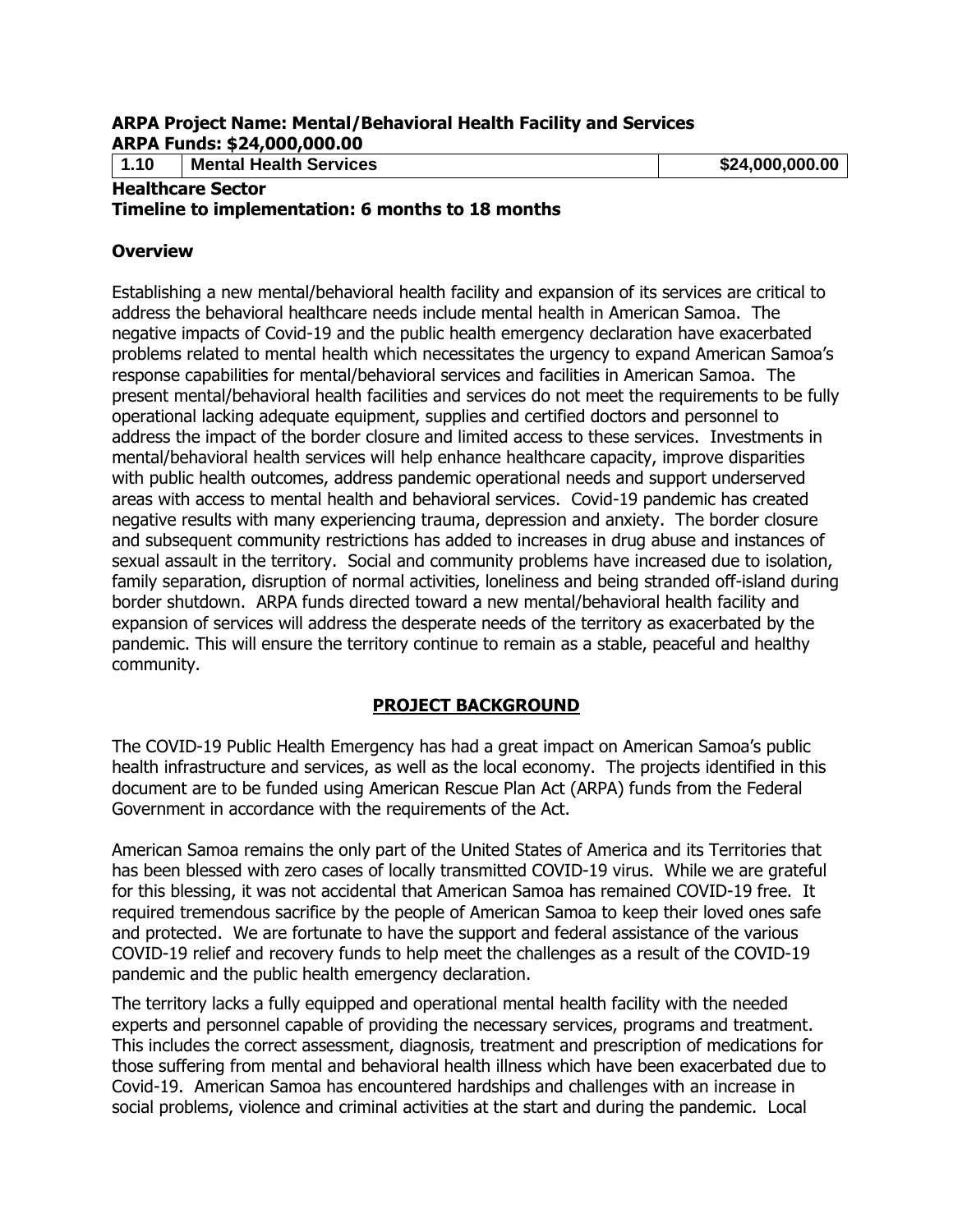newspapers have reported a surge in suicide rates among the youth, domestic and sexual abuse violence cases, and increase in alcohol and substance use. The problem is further amplified because there is no drug rehabilitation center and thus poses a great harm and serious risk to this small island community. Families are being torn apart and destroyed as well as communities being ravaged by increase in violence and criminal acts much are attributed to alcohol and drug abuse. The negative impacts of Covid-19 have made it necessary and a priority for American Samoa to build a new mental health facility and expand its services and programs to be able to adequately address the needs of the territory. This new facility and expansion of services will improve access and capacity for underserved and disadvantageous population areas.

## **KEY STAKEHOLDERS**

New Mental Health Facility and Services project to be developed and designed by the Department Health (DOH) management with all key stakeholder(s) input and contribution

- DOH
- LBJ
- DHSS
- Medicaid
- Treasury
- Other branches of Government (Legislative representation)
- Non-profit
- NGO's
- Healthcare professionals
- Private sector representation
- ARPA Oversight Office

# **(a) COMMUNITY ENGAGEMENT**

Community engagement is an essential aspect of ARPA funded projects. The intent of the US Treasury in fostering public participation is to maintain transparency and provide opportunities for feedback to ensure that funds are used in the most beneficial manner.

In keeping with the intent of the US Treasury, the American Samoa ARPA Oversight Office has adopted the following notice and comment timeline for proposed projects:

- A Notice of Proposed Project will be published online, in local newspapers, and via television or radio broadcasts. The Notice will specify that there will be thirty (30) days for the public to provide comment either in writing or by attendance at scheduled public hearings.
- Concurrent to the publication of the Notice, a draft proposal and scope of work will be published on the ARPA website for the public to review.
- General meetings with the public will be scheduled and publicized within the thirty (30) days Notice period. Email comments will also be accepted.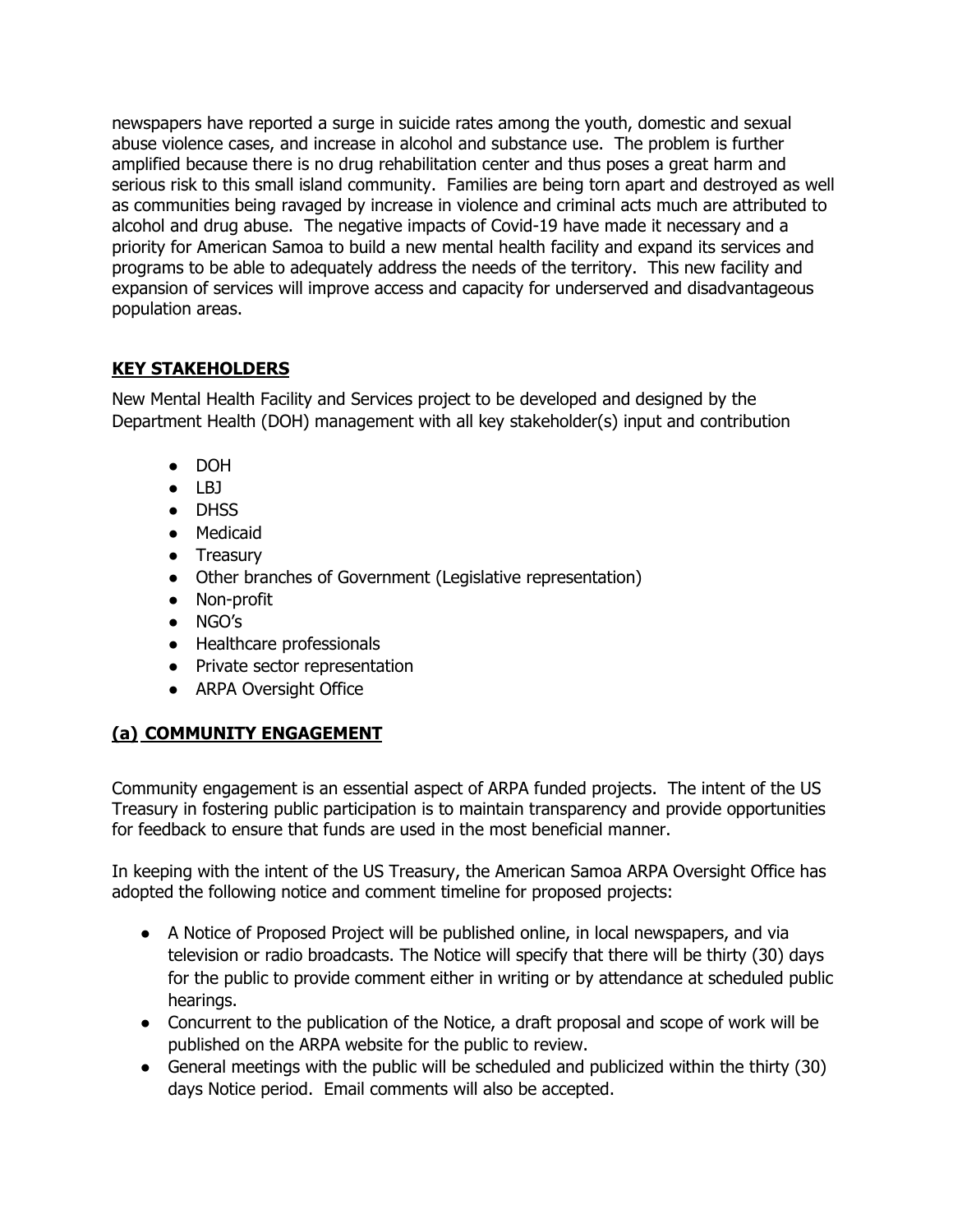- Presentations to the Legislature will be conducted during the Notice period, as needed.
- At the close of the public comment period, the agency will have 20 days to revise the project as appropriate and submit the Final Draft to the ARPA Oversight Office.
- The Final Draft of the Project will be posted for public review once completed and certified by the ARPA Oversight Office.

It is the responsibility of the agencies in charge to publicize notices and adhere to the stated timelines. For the Infrastructure broadband project, the anticipated date for the Notice of Proposed Project will be \_\_\_\_\_\_\_\_, 2021.

## **(b)TIMELINE ON PROJECT LAUNCH**

ARPA Funds are required by federal statute to be encumbered by December 31, 2024 and spent by December 31, 2026. This mandate makes the need for a definite timeline for completion of projects of critical importance.

The infrastructure broadband Project must identify the proposed start date, the completion dates of each phase of the project, inclusion of any notice/bid periods for procurement purposes, and an estimated date of completion, along with any other dates relevant to the project progress.

## **(c) SCOPE of Project (New Mental Health Facility and Services)**

Each proposed project must be submitted to the ARPA Office with a cover letter addressed to the Executive Director. Submittals must include the proposed plan as detailed below. ARPA will review of eligibility and compliance to the American Samoa ARPA Spending Plan.

Once approved, an award certified letter will be provided verifying the project description and project lead.

Project Leads (Department of Health) must provide the following:

- 1. Project Description and/or Business Plan
- 2. Completed Eligibility Analysis
- 3. Scope of Work
- 4. Implementation Plan & Timeline
- 5. Proposed itemized budget
- 6. Project Lead

Define scope of project based on response to Covid-19 pandemic and the public health emergency declaration:

● Project must meet statutory requirements for eligibility:

1. Project should include services that meet behavioral health needs include mental health exacerbated by Covid-19 such as the following:

a. Mental health treatment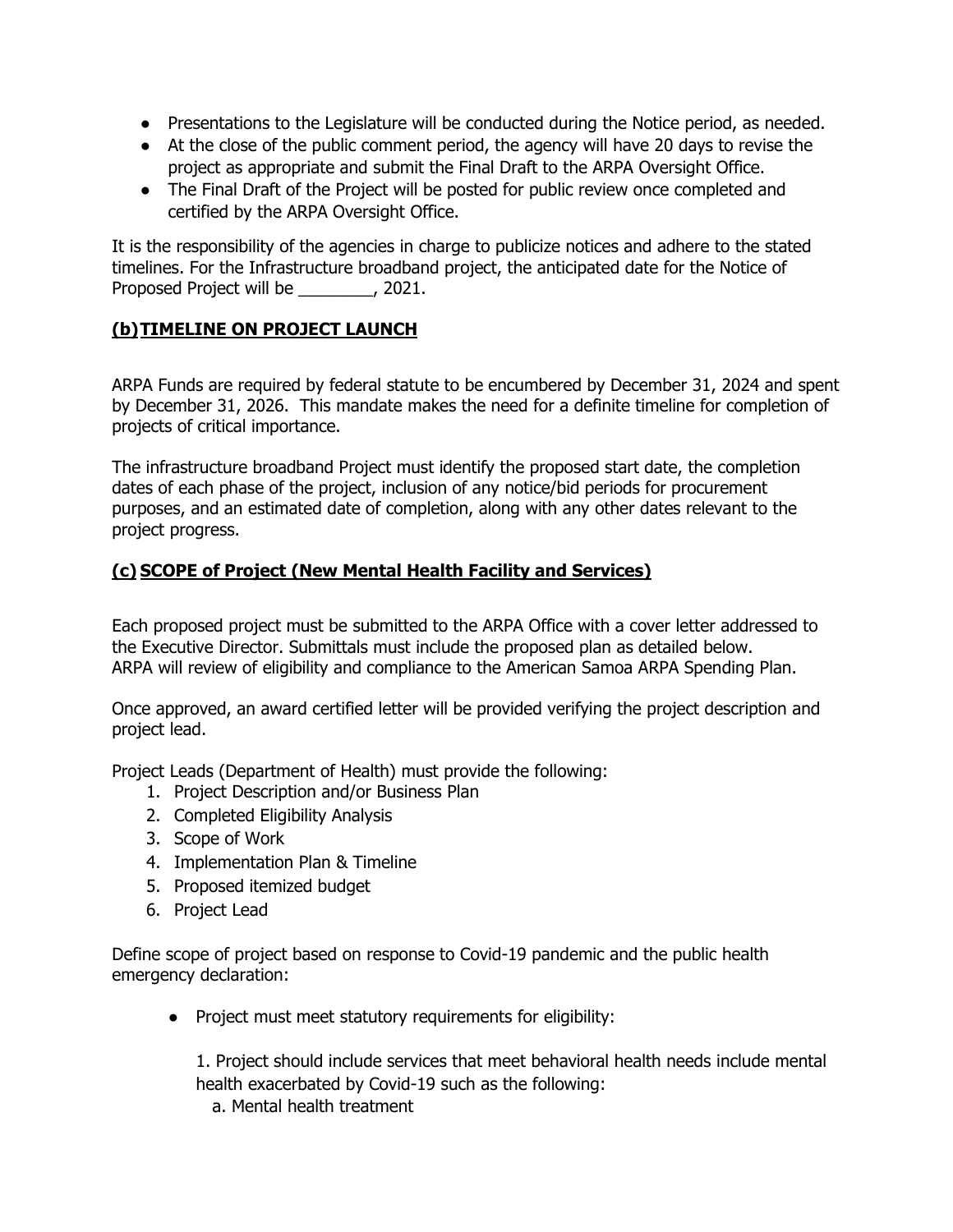- b. Substance misuse treatment
- c. Hotlines or warmlines
- d. Crisis intervention
- e. Overdose prevention
- f. Infectious disease prevention

 g. Services or outreach promoting access to physical or behavioral health primary care and preventative medicine

2. Project must be in response to disease itself or harmful consequences of the economic disruptions exacerbated by Covid-19

3. Project should meet pandemic operational needs to implement pandemic mitigation tactics

4. Mental health services should include those for individuals experiencing trauma exacerbated by Covid-19

5. Project should enhance health care capacity

6. Programs and services should include substance use disorder

7. Programs and services should deliver evidence-based psychotherapy, crisis support services, medication for opioid use disorder and/or recovery support

8. Programs and services should include trauma recovery services for crime victims

9. Programs and services should address disparities in public health outcomes exacerbated by the pandemic

10. Project should improve ventilation in health care settings

11. Project should support underserved areas and vulnerable populations to access medical or public health services

12. Project must promote equity in the underserved, marginalized and disadvantageous areas in the territory

- Describe the project and how it responds and meets behavioral health needs include mental health as exacerbated by the pandemic in the territory
- Describe the programs, services, and interventions and how they will address behavioral health needs include mental health as exacerbated by Covid-19 in the community. Please see  $#1$  (a to g) above for eligibility use.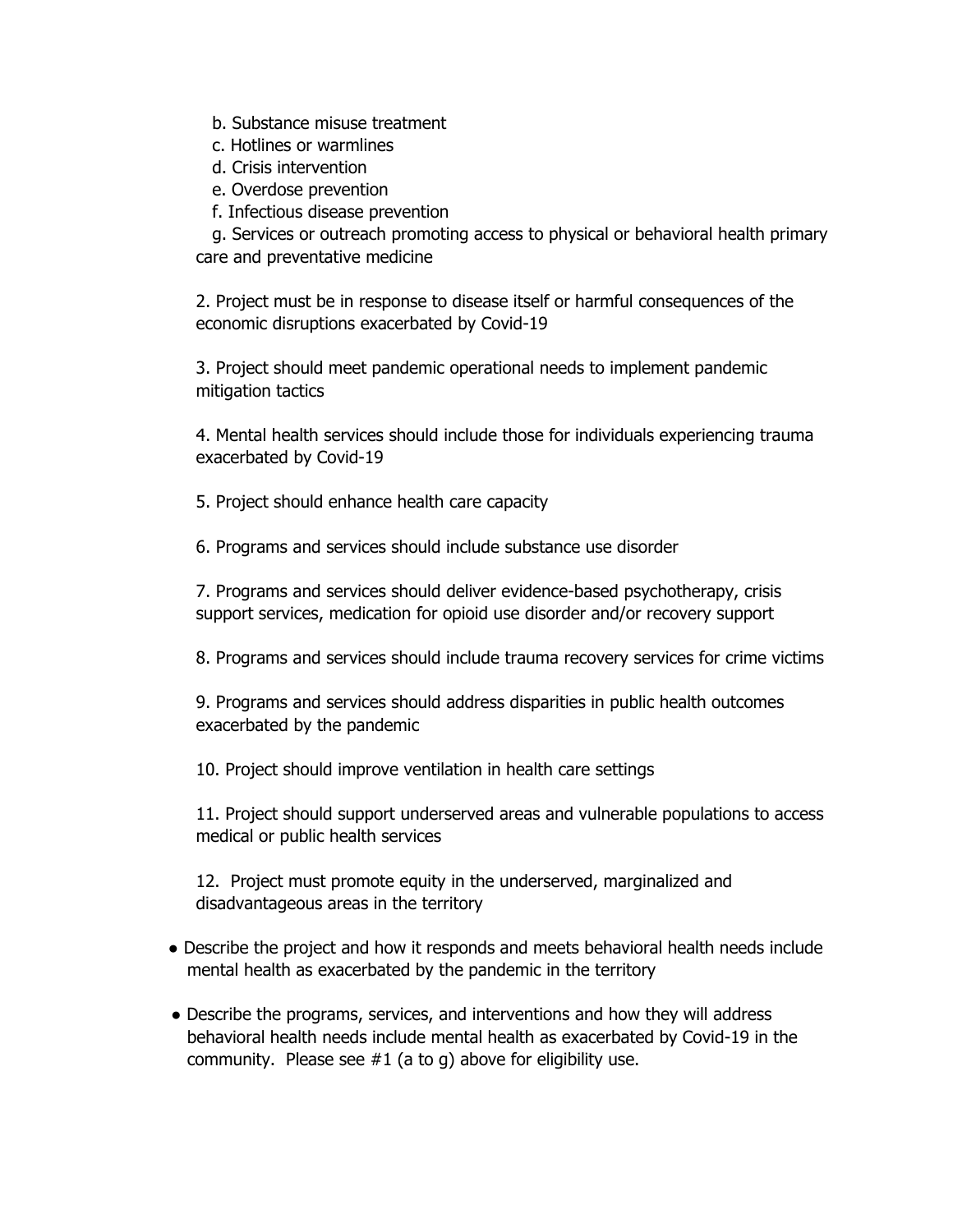### **Questions to consider to ensure project, services and programs meet eligibility:**

- Does this project enhance health care capacity?
- Does the project meet pandemic operational needs to implement pandemic mitigation tactics?
- Are the mental health services include those for individuals experiencing trauma exacerbated by Covid-19?
- Are there any programs and services for evidence-based psychotherapy, crisis support services, medication for opioid use disorder and/or recovery support
- Are there any programs or services to address substance use disorder?
- Does this project address disparities in public health outcomes?
- Does this project support underserved areas and vulnerable populations to access

mental health services?

## **Proposed Budget**

Your budget plays a key role in putting your strategy into action in the effectiveness of resources and achieving overall project goals within specified timelines. Your overall budgeting allocation should align with the ASG BUD202 primes format and itemized further to connect to your project's plan.

Your itemized budget should support and outline your projects phases or goals and include all related activities during the project's life and its expenses as well as any income if applicable. It should also highlight limitations and constraints your office predicts and allocate some funds towards this to mitigate these risks and budget for unforeseeable situations.

### **(d)Conflicts of Interest**

ARPA requires that a conflict of interest policy must be maintained pursuant to 2 C.F.R. § 200.318(c) and such policy is applicable to each activity funded under this award. Disclosure in writing must be provided for any potential conflict of interest affecting the award in accordance with 2 C.F.R. § 200.112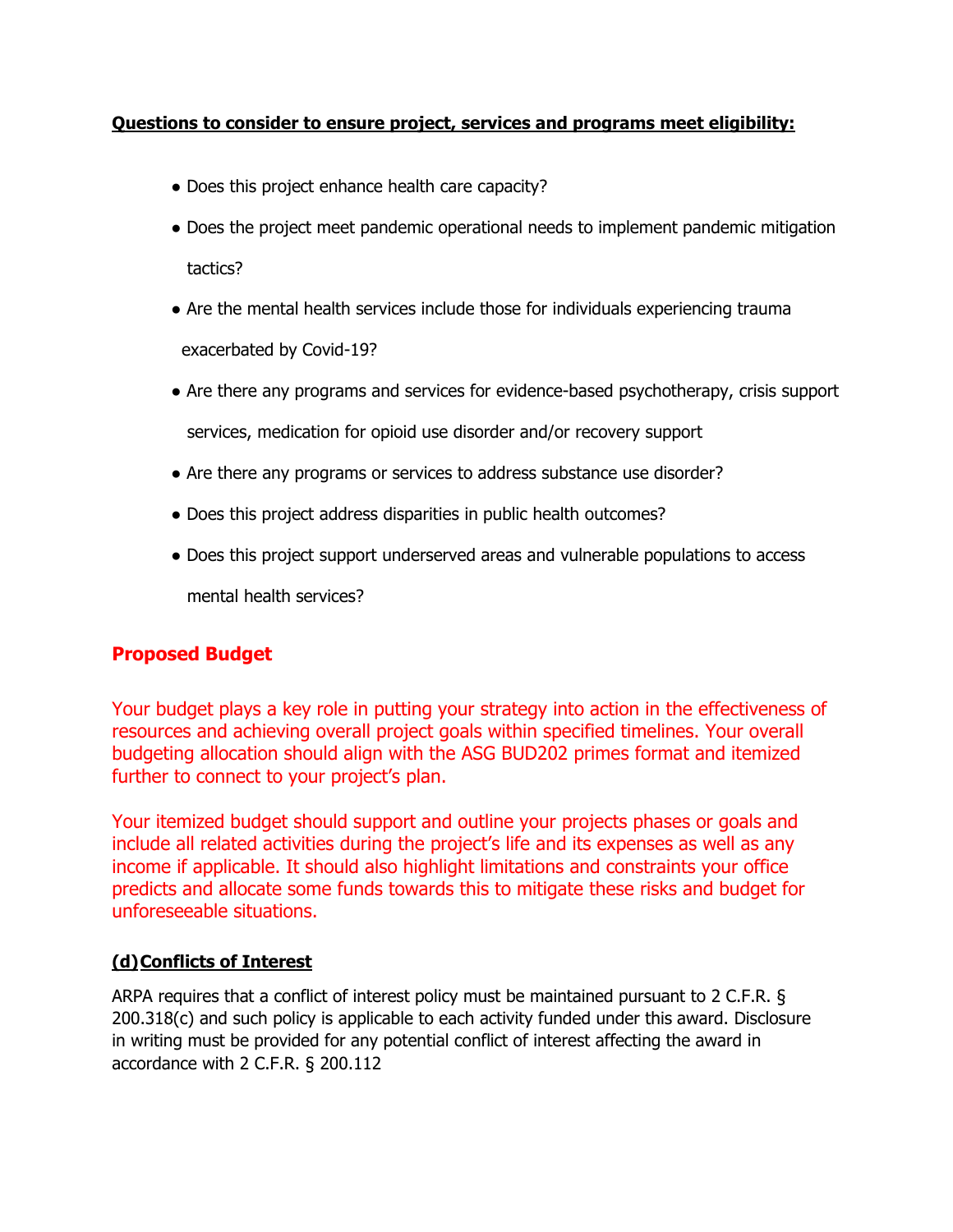## **(e)Adherence to ASG Procurement Process**

ARPA funds are subject to the Uniform Administrative Requirements, Cost Principles, and Audit Requirements of Federal Awards (2 CFR Part 200). Specifically, these regulations require ASG to follow local procurement laws in using these funds. 2 CFR 200.317. The lead agency for each project (in the case of the new mental health facility and services, this will be DOH) will work in concert within its established Procurement procedures to ensure that all procedures and requirements are followed and documented. All agencies are reminded that ARPA funds will be subject to federal audits.

| <b>CLAUSE</b>                                             | <b>REQUIRED BY</b><br><b>AMERICAN SAMOA</b><br><b>ADMINISTRATIVE CODE</b> | <b>APPLIES TO</b>                                                                                                                           |
|-----------------------------------------------------------|---------------------------------------------------------------------------|---------------------------------------------------------------------------------------------------------------------------------------------|
| <b>EQUAL OPPORTUNITY</b>                                  | $10.0250(d)(3)$ , $10.0260(c)$                                            | All Contracts in excess of<br>\$10,000                                                                                                      |
| <b>DAVIS BACON ACT</b>                                    | 10.0250(d)(5)                                                             | Construction contracts that<br>exceed \$2,000 and when<br>required by federal grant<br>program legislation                                  |
| <b>CONTRACT WORK HOURS</b><br>AND SAFETY STANDARDS<br>ACT | $10.0250(D)(6)$ ; 10.0260(D)                                              | Construction contracts in<br>excess of \$2,000 or contracts<br>in excess of \$2,500 which<br>involve employment of<br>mechanics or laborers |
| <b>CLEAN AIR AND WATER</b>                                | $10.0250(d)(7)$ ; 10.0260(f)                                              | All contracts over \$100,000<br>(unless requirement has<br>been waived by EPA)                                                              |

In addition to the above required clauses, ASG Procurement Rules give preference to local bidders in construction projects. For contracts valued at \$50,000 or less, only local bidders are allowed to participate. For those greater than \$50,000, local bidders are given specified add-on percentages. This local preference leads to a greater number of local employees and overall income that is much needed in the Territory. This policy has a direct effect on local stimulation of the economy.

### **(f) Reconsideration Process**

In accordance with Executive Order 03-2021, the ARPA Oversight Office reserves the right to determine which projects will receive funding based on a number of factors including but not limited to ensuring compliance with all federal requirements. The Office, however, recognizes that some of these determinations may adversely affect interested parties. For the purposes of this section, an interested party will be limited to applicants for direct funding opportunities for projects.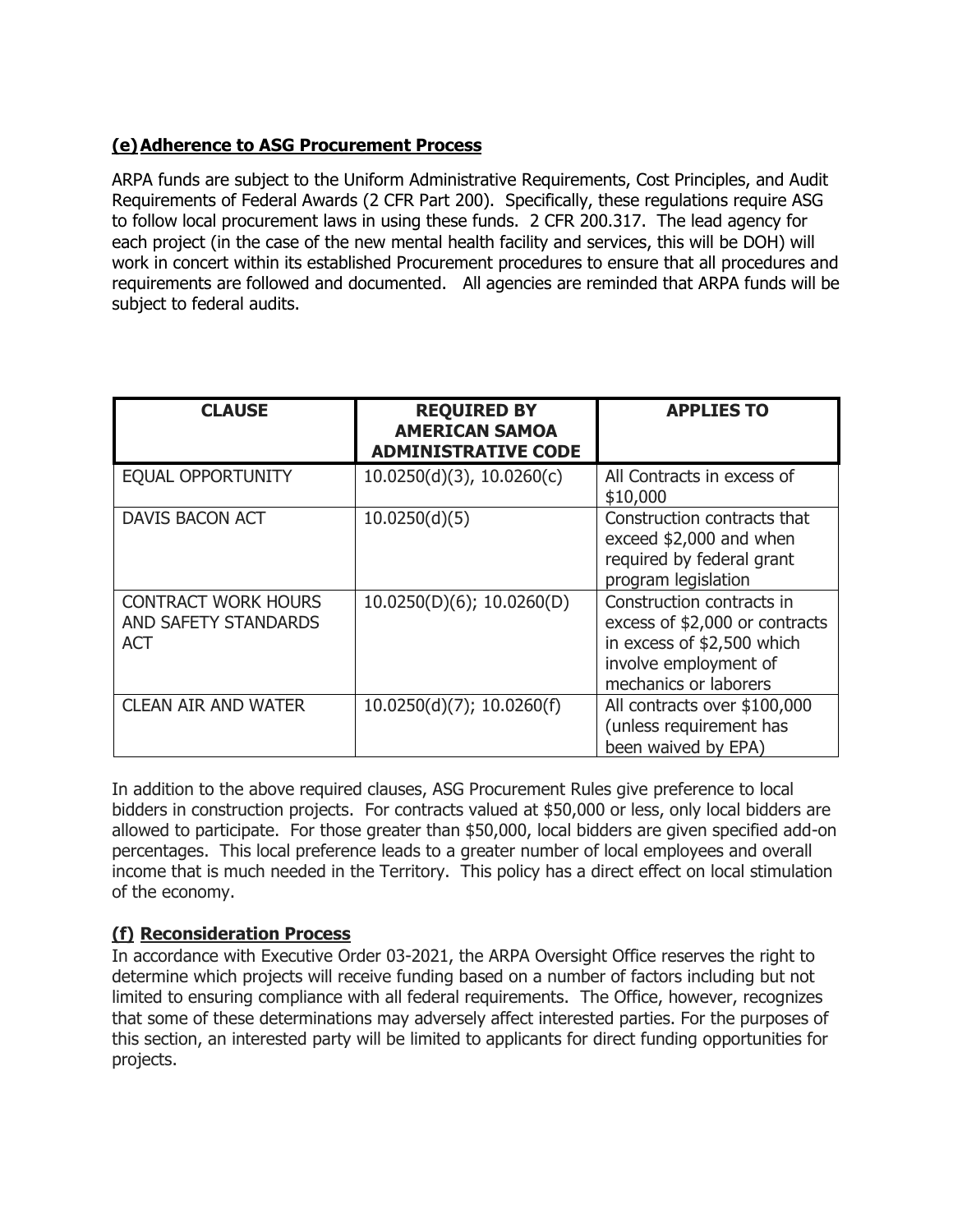A process for reconsideration of denied projects is hereby implemented. For clarity, this process is separate and apart from any procurement disputes subject to the jurisdiction of the Office of the Administrative Law Judge. ASCA 4.0604(f).

#### Covered Disputes:

The dispute resolution process will be limited to ARPA Oversight Office denials of project awards. As an office of limited purview, the covered disputes identified above shall not be considered final agency decisions for the purpose ASCA 4.0604.

#### Reconsideration Requests:

Interested parties will have 5 business days from the announcement of awards by the ARPA Oversight Office to file a "Reconsideration Request" with the Director. The announcement of awards will mean each project is "provisionally awarded" the requested ARPA funds.

The request will detail the basis for reconsideration including the project award denial being challenged, how the decision adversely affects the party, how the requested change would benefit the objectives of the American Rescue Plan Act.

A hearing shall be held within 5 days of filing the Reconsideration Request with the Director. The Director shall issue a notice of hearing to the filing party.

The hearing will be conducted by a three-member panel headed by the Director. Panel members will be selected by the ARPA Oversight Office. The panel will have an advisory role, but the ultimate decision-making authority shall be the Director's.

Parties to the dispute may present evidence, materials, and witnesses in support of their claims. The Director will have discretion to limit presentation of evidence, materials, or witnesses.

Upon completion of the hearing, which shall not exceed two hours, the panel will consider arguments and evidence presented in the Reconsideration Request and at the hearing. The Director shall be responsible for rendering a decision on the issues presented within three (3) business days of the conclusion of the hearing. "

#### **(g)Local Certification/Licensing/Permitting**

Each project will require adherence to applicable local licensing, certification, and permitting laws. DOC will be responsible for obtaining each necessary approval prior to the start date. A list of these documents as well as copies should be submitted to the ARPA Oversight Office.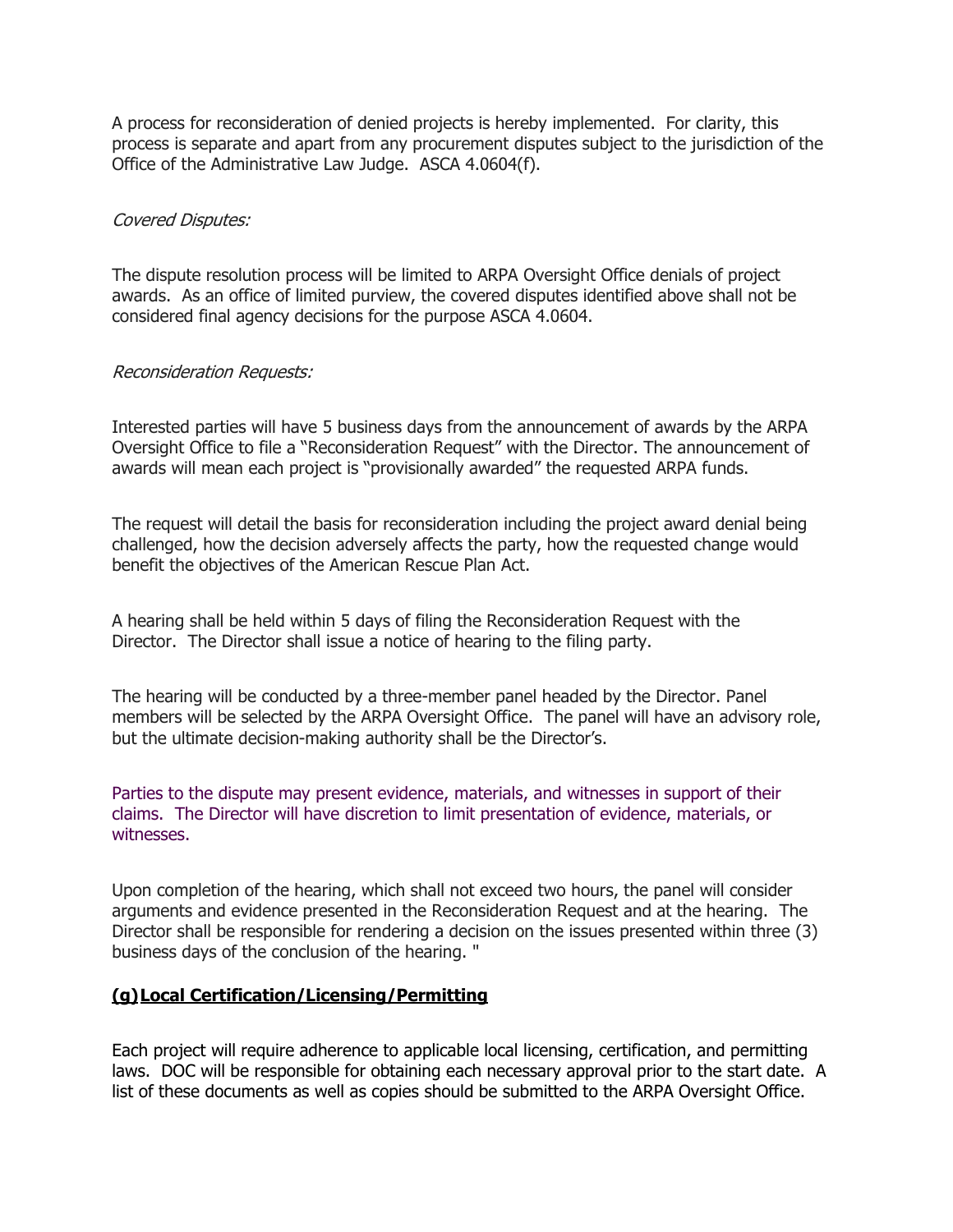## **(h) ARPA Reporting Requirements**

ARPA requires monthly, quarterly and annual reporting to be submitted by the sub-recipients on projects progress and expenditures. The American Samoa ARPA Oversight Office will, therefore, be requesting information from relevant agencies in order to meet the strict deadlines set forth in the US Treasury's Reporting and Compliance Guide. Each agency must provide the requested information or an explanation as to why information is not available by the time specified by ARPA Oversight Office staff. Failure to do so could jeopardize future funding opportunities. All ARPA infrastructure funding sub-recipients are required to submit Project and Expenditure Reports.

### 1. **Monthly and Quarterly Reporting**

- Monthly reports will cover one calendar month and must be submitted to ARPA on the  $10<sup>th</sup>$  of the month or next business day
- Quarterly reports will cover one calendar quarter and must be submitted to Treasury within 30 calendar days after the end of each calendar quarter.
- The table below summarizes the quarterly report timelines for sub-recipients:

| <b>Report</b>  | Year | Quarter        | <b>Period Covered</b>    | <b>Due Date</b>  |
|----------------|------|----------------|--------------------------|------------------|
| 1              | 2021 | $2 - 4$        | Award Date - December 31 | January 10, 2022 |
| $\overline{2}$ | 2022 | $\mathbf{1}$   | January 1-March 31       | April 10, 2022   |
| 3              | 2022 | $\overline{2}$ | April 1-June 30          | July 10, 2022    |
| 4              | 2022 | 3              | July 1-September 30      | October 10, 2022 |
| 5              | 2022 | $\overline{4}$ | October 1-December 31    | January 10, 2023 |
| 6              | 2023 | $\mathbf{1}$   | January 1-March 31       | April 10, 2023   |
| $\overline{7}$ | 2023 | $\overline{2}$ | April 1-June 30          | July 10, 2023    |
| 8              | 2023 | 3              | July 1-September 30      | October 10, 2023 |
| 9              | 2023 | $\overline{4}$ | October 1-December 31    | January 10, 2024 |
| 10             | 2024 | $\mathbf{1}$   | January 1-March 31       | April 10, 2024   |
| 11             | 2024 | $\overline{2}$ | April 1-June 30          | July 10, 2024    |
| 12             | 2024 | 3              | July 1-September 30      | October 10, 2024 |
| 13             | 2024 | $\overline{4}$ | October 1-December 31    | January 10, 2025 |
| 14             | 2025 | $\mathbf{1}$   | January 1-March 31       | April 10, 2025   |
| 15             | 2025 | $\overline{2}$ | April 1-June 30          | July 10, 2025    |
| 16             | 2025 | 3              | July 1-September 30      | October 10, 2025 |
| 17             | 2025 | $\overline{4}$ | October 1-December 31    | January 10, 2026 |
| 18             | 2026 | $\mathbf{1}$   | January 1-March 31       | April 10, 2026   |
| 19             | 2026 | $\overline{2}$ | April 1-June 30          | July 10, 2026    |
| 20             | 2026 | 3              | July 1-September 30      | October 10, 2026 |
| 21             | 2026 | $\overline{4}$ | October 1-December 31    | March 10, 2027   |

### 2. **Annual Reporting**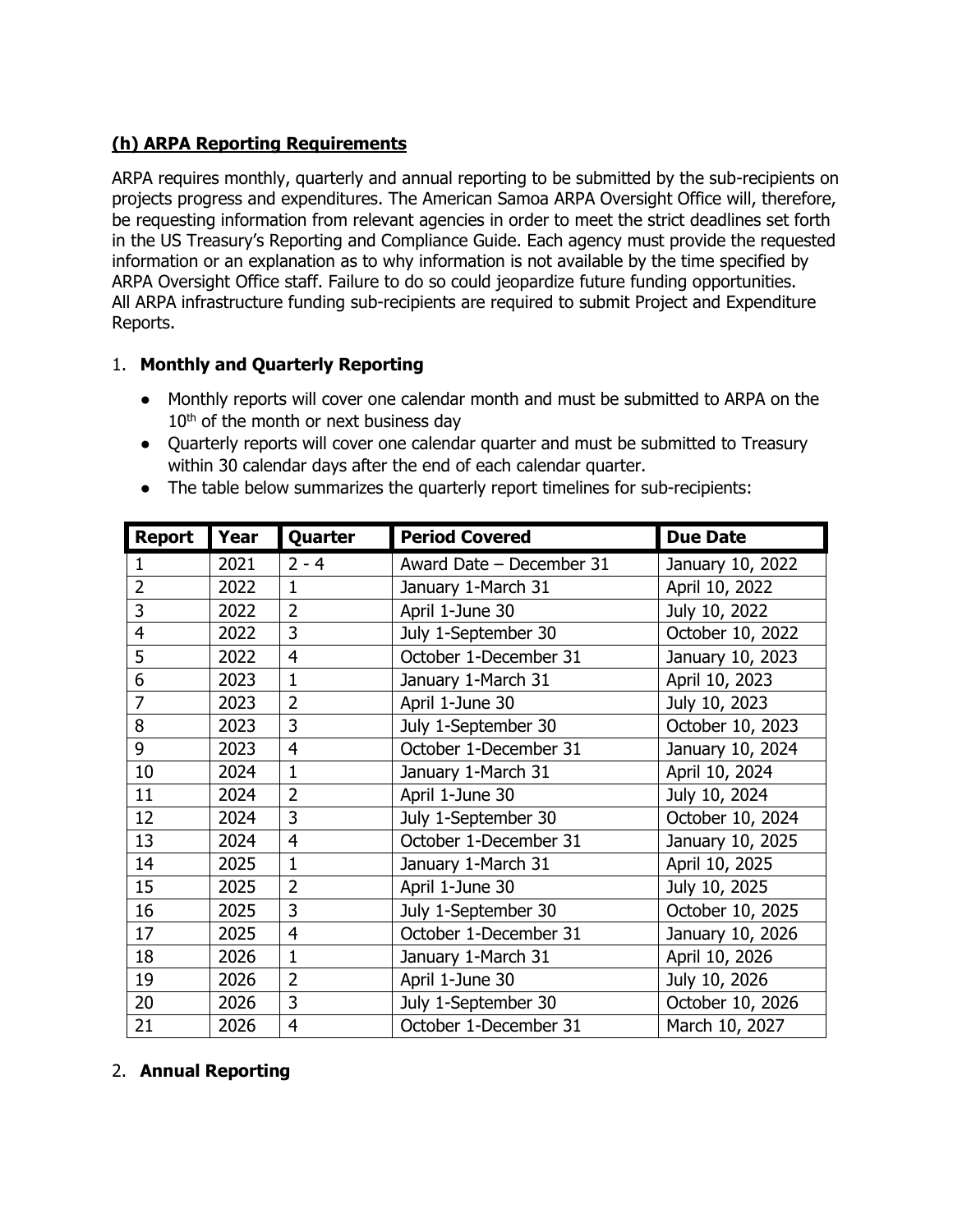• The initial Project and Expenditure Report will cover from the date of award to September 30, 2021 and must be submitted to Treasury by October 31, 2021. The subsequent annual reports will cover one calendar year and must be submitted to Treasury by October 31. The table below summarizes the report timelines for subrecipients

| <b>Report</b> | <b>Period Covered</b>                | <b>Due Date</b>  |
|---------------|--------------------------------------|------------------|
|               | Award Date - December 31             | January 10, 2022 |
| $\mathcal{D}$ | January 1, 2022 - September 30, 2022 | October 10, 2022 |
| 3             | October 1, 2022 - September 30, 2023 | October 10, 2023 |
| 4             | October 1, 2023 - September 30, 2024 | October 10, 2024 |
| 5             | October 1, 2024 - September 30, 2025 | October 10, 2025 |
| 6             | October 1, 2025 - September 30, 2026 | October 10, 2026 |
|               | October 1, 2026 - December 31, 2026  | January 10, 2027 |

## **3. Required Information**

- A. Project Status
- a) The project name,
- b) Identification number (created by the recipient),
- c) Project expenditure category (see Appendix 1, Compliance and Reporting Guidance),
- d) Project expense allocation to budget
- e) Description, and status of completion.
- Not started
- Completed less than 50 percent
- Completed 50 percent or more
- Completed

Project descriptions must describe the project in sufficient detail to provide understanding of the major activities that will occur, and will be required to be between 50 and 250 words. Projects should be defined to include only closely related activities directed toward a common purpose.

- B. Project Expenditures
- Current period obligation
- Cumulative obligation
- Current period expenditure
- Cumulative expenditure
- C. Subawards

The following information is required for Contract, Grant, Loan, Transfer, or Direct Payment greater than or equal to \$50,000:

- a) Subrecipient identifying and demographic information (e.g., DUNS number and location)
- b) Award number (e.g., Award number, Contract number, Loan number)
- c) Award date, type, amount, and description
- d) Award payment method (reimbursable or lump sum payment(s))
- e) For loans, expiration date (date when loan expected to be paid in full)
- f) Primary place of performance
- g) Related project name(s)